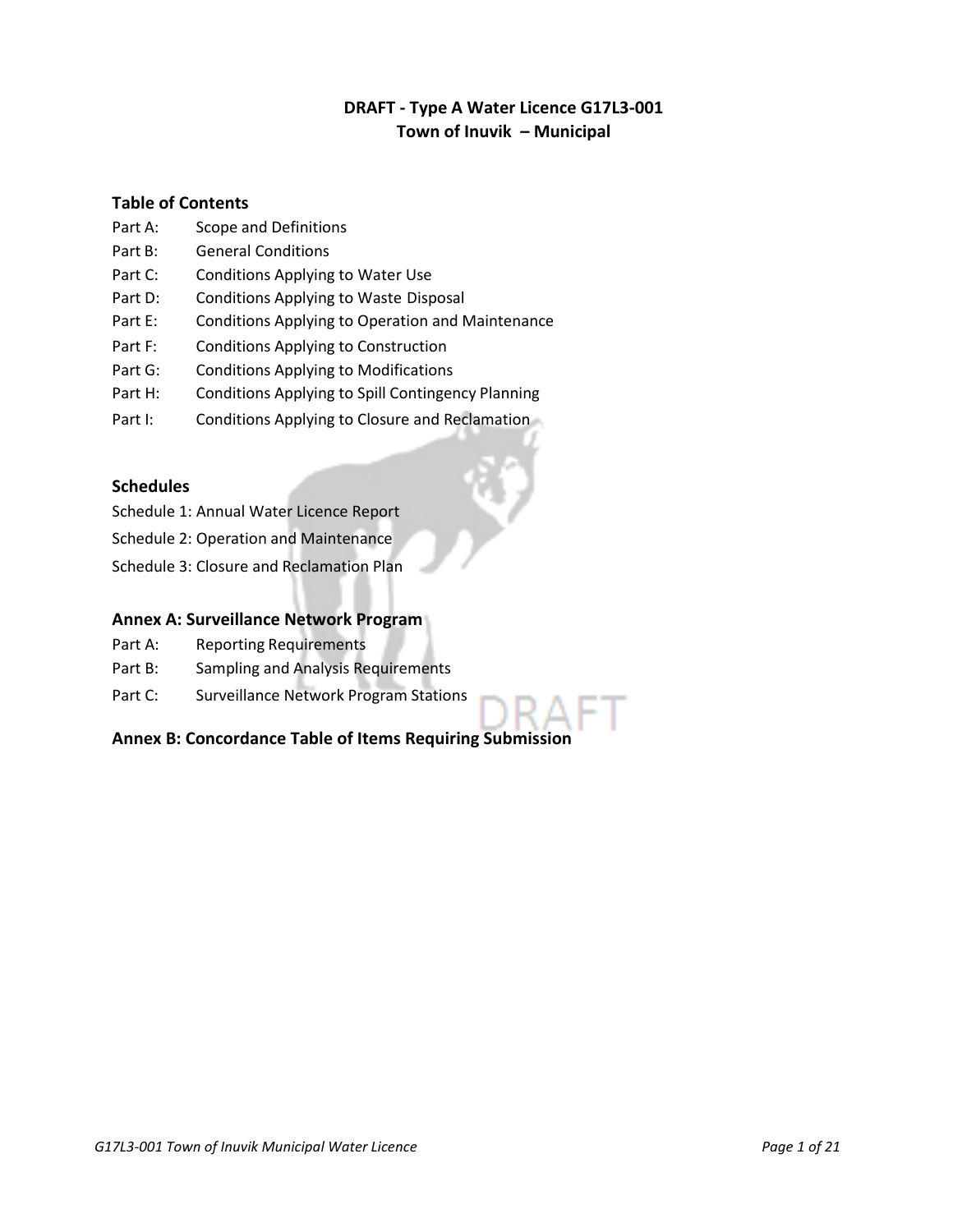#### **PART A: SCOPE AND DEFINITIONS**

#### **1. Scope**

- a) This Licence entitles the Licensee to use water and dispose of Waste for municipal undertakings at Inuvik, Northwest Territories.
- b) This Licence is renewed subject to the conditions contained herein with respect to the taking of water and the depositing of Waste of any type in any Waters or in any place under any conditions where such Waste or any other Waste that results from the deposits of such Waste may enter any Waters. Whenever new Regulations are made or existing Regulations are amended by the Commissioner in Executive Council under the *Act*, or other statutes imposing more stringent conditions relating to the quantity or type of Waste that may be so deposited or under which any such Waste may be so deposited, this Licence shall be deemed, upon promulgation of such Regulations, to be automatically amended to conform with such Regulations.
- c) Compliance with the terms and conditions of this Licence does not absolve the Licensee from responsibility for compliance with the requirements of all applicable Federal, Territorial and Municipal legislation.
- d) This Licence is issued subject to the conditions contained herein with respect to the use of Waters and deposit of Waste as prescribed in Section 10 and 11 of the *Act.*

#### **2. Definitions**

**Act** – the *Waters Act*, S.G.N.W.T. 2014, C.18.

**Analyst** – an Analyst designated by the Minister under Section 65 (1) of the *Act.*

**Average Concentration** – the discrete average of up to four consecutive analytical results submitted in any single calendar year to the Board in accordance with the sampling and analysis requirements specified in the Surveillance Network Program.

**Bagged Toilet Wastes Disposal Facilities** – the area within the Solid Waste Disposal Facility and associated structures designed to contain bagged toilet Wastes (honey bags).

**Batch Decant** – means the intentional release of effluent from the Sewage Disposal Facilities, at a release rate exceeding that of the normal discharge, for the purpose of lowering the liquid level within the sewage lagoon.

**Board** – the Gwich'in Land and Water Board established under Part 3 of the *Mackenzie Valley Resource Management Act*.

**Closure** – the permanent dismantlement of one or more components of the Project with the intent of making the components incapable of its intended use. This includes the removal of associated equipment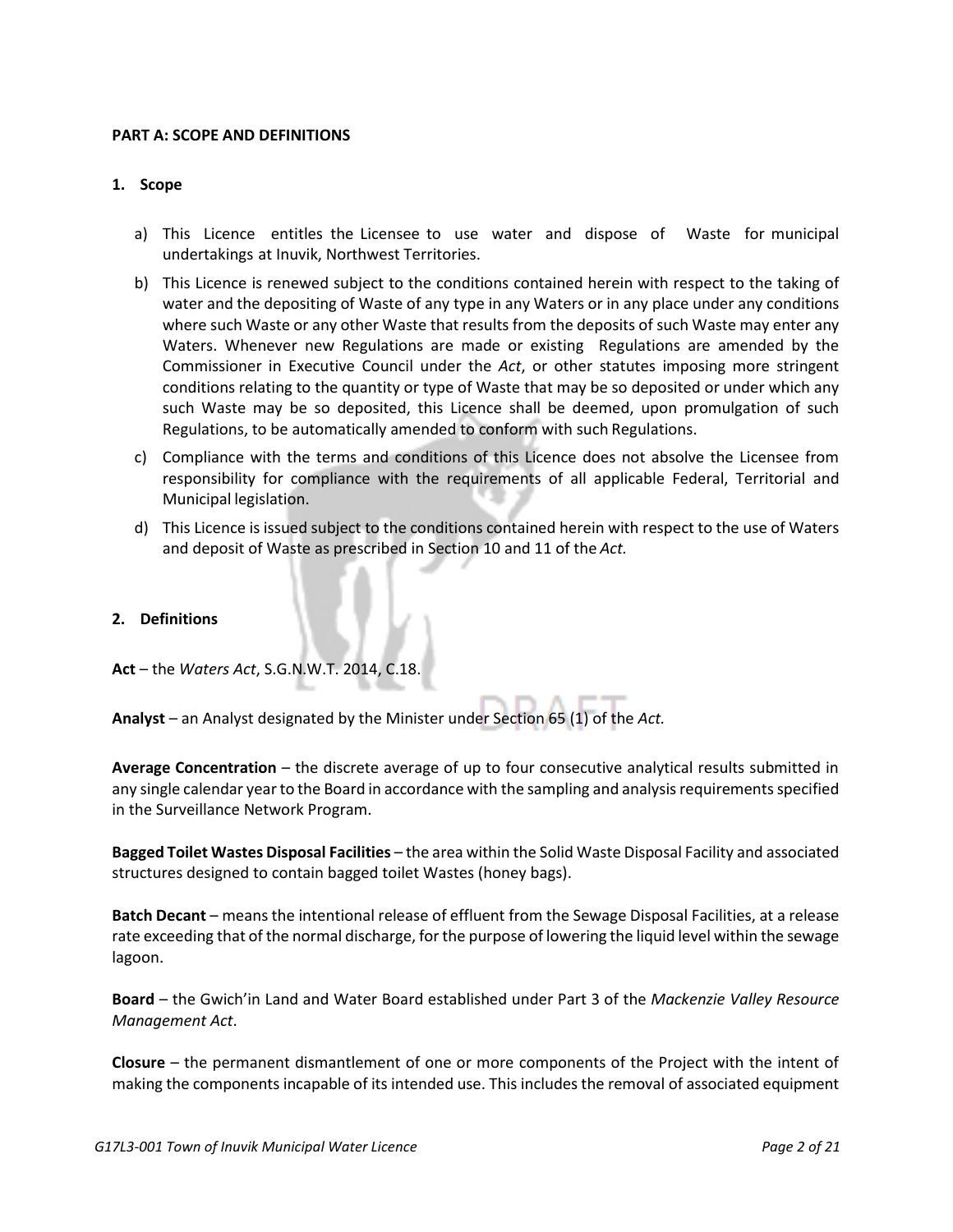and structures used in the construction or maintenance of the Project.

**Commercial Wastewater –** water and associated waste generated by the operation of a commercial enterprise, but does not include toilet water or greywater.

**Freeboard –** the vertical distance between water line and the lowest elevation of the effective water containment crest on a dam or dyke's upstream slope.

**Greywater** – all liquid Wastes from showers, baths, sinks, kitchens and domestic washing facilities, but does not include toilet Wastes.

**Hazardous Wastes** mean those Wastes with properties such as flammability, corrosiveness, or inherent toxicity and can pose a variety of risks, from skin damage on contact, to the contamination of ground water, surface water, or soil as a result of leaching into the environment when improperly treated, stored, transported, or disposed of, or otherwise managed.

**Inspector** – an Inspector designated by the Minister under Section 65 (1) of the *Act*.

**Licensee –** the holder of this Licence (The Town of Inuvik).

**Minister** – a duly appointed member of the Executive Council who is responsible for the Act.

**Modification** – an alteration to a physical work that introduces a new structure or replaces or eliminates an existing structure and does not alter the purpose or function of the work, but does not include an expansion.

**Professional Engineer** – a person registered with the Northwest Territories and Nunavut Association of Professional Engineers and Geoscientist, and whose principal field of specialization is appropriate to address the components of the undertaking at hand.

**Pumpout Sewage** – all toilet Wastes and/or Greywater collected by – of a vacuum truck for disposal at an approved facility.

**Reclamation** – activities which facilitate the return of areas affected by the Waste Disposal Facilities to a viable and, wherever practicable, self-sustaining ecosystems that are compatible with a healthy environment, human activities, and surrounding environment.

**Regulations** – Regulations promulgated pursuant to Section 63 of the *Act*.

**Sewage** – all Toilet Wastes and Greywater.

**Sewage Disposal Facilities –** comprises the area and engineered structures designed to contain and treat Sewage as approved by the Board.

**Sewage Sludge** – the residual non-stabilized semi-solid material separated from Sewage as a result of a natural or other process at the Sewage Waste Disposal Facilities.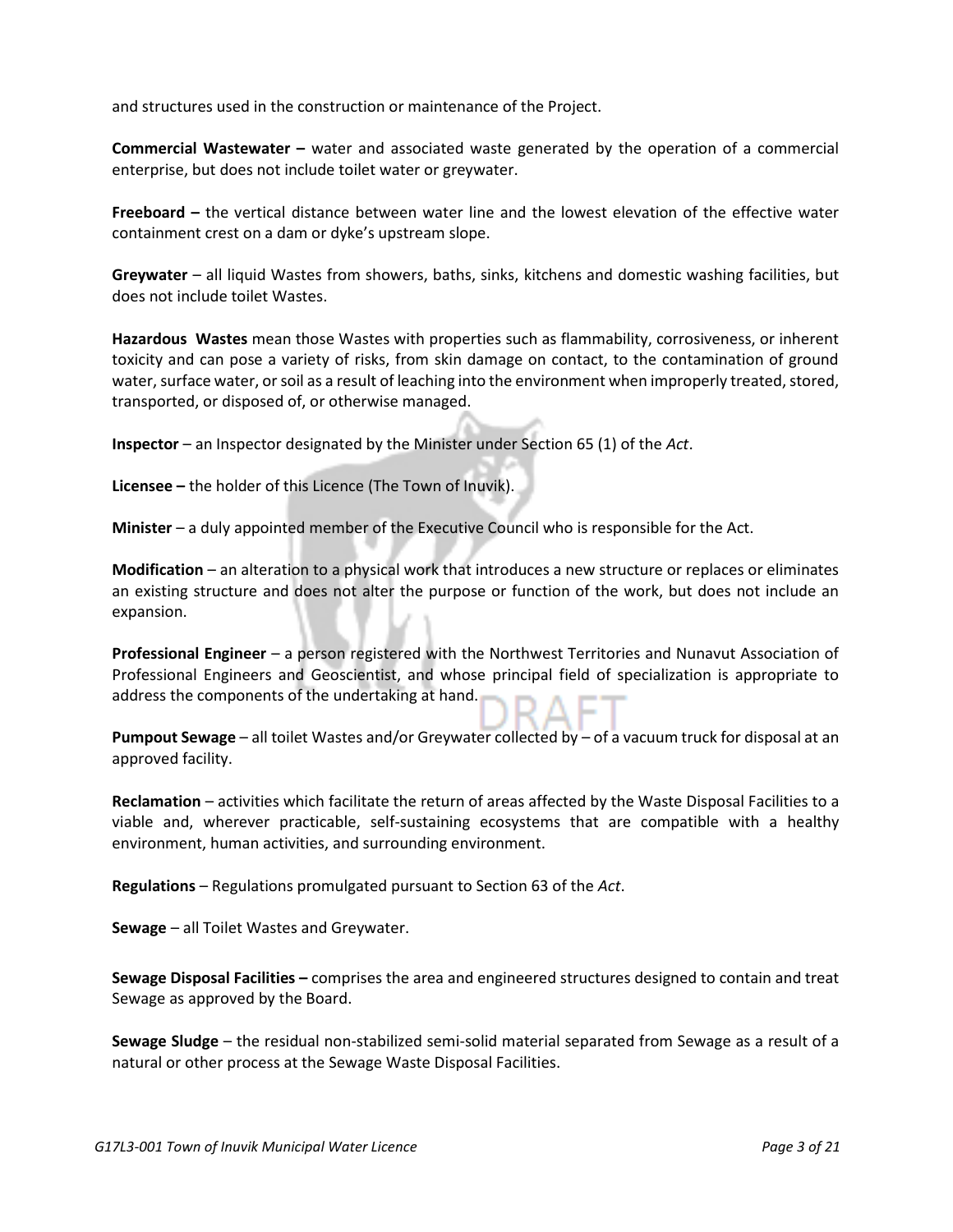**Solid Waste Disposal Facilities** comprises the area and associated structures designed to contain solid Wastes as approved by the Board.

**Spill** – to allow or accidentally release Waste from containment vessels or structures into the receiving environment.

**Spill Contingency Plan** – a document, developed in accordance with Indian Affairs and Northern Development Canada's Guidelines for Spill Contingency Planning (2007), that describes the set of procedures to be implemented to minimize the effects of a Spill.

**Surveillance Network Program (SNP)** – a monitoring program established to define environmental sampling and analysis requirements, as detailed in Annex A of this Licence, to collect water quality data, and to assess discharge quality, compliance with Licence terms and conditions, and the potential for impact on the environment.

**Toilet Wastes** – all human excreta and associated products, but does not include Greywater.

**Unauthorized Discharge** – a release or discharge of any Water or Waste not authorized under this Licence.

**Waste** – any substance defined as Waste as defined by Section 1 of the *Act.*

**Waste Disposal Facilities** mean all facilities designated for the disposal of Waste, and includes the Sewage Disposal Facilities and the Solid Waste Disposal Facilities.

**Watercourse** – a natural watercourse, body of water or water supply, whether usually containing water or not, and includes groundwater, springs, swamps, and gulches, as defined in the Waters Regulations.

**Water** – any Water as defined by Section 1 of the *Act.* 

**Water Supply Facilities** – all facilities designed to collect, treat and supply water for municipal purposes.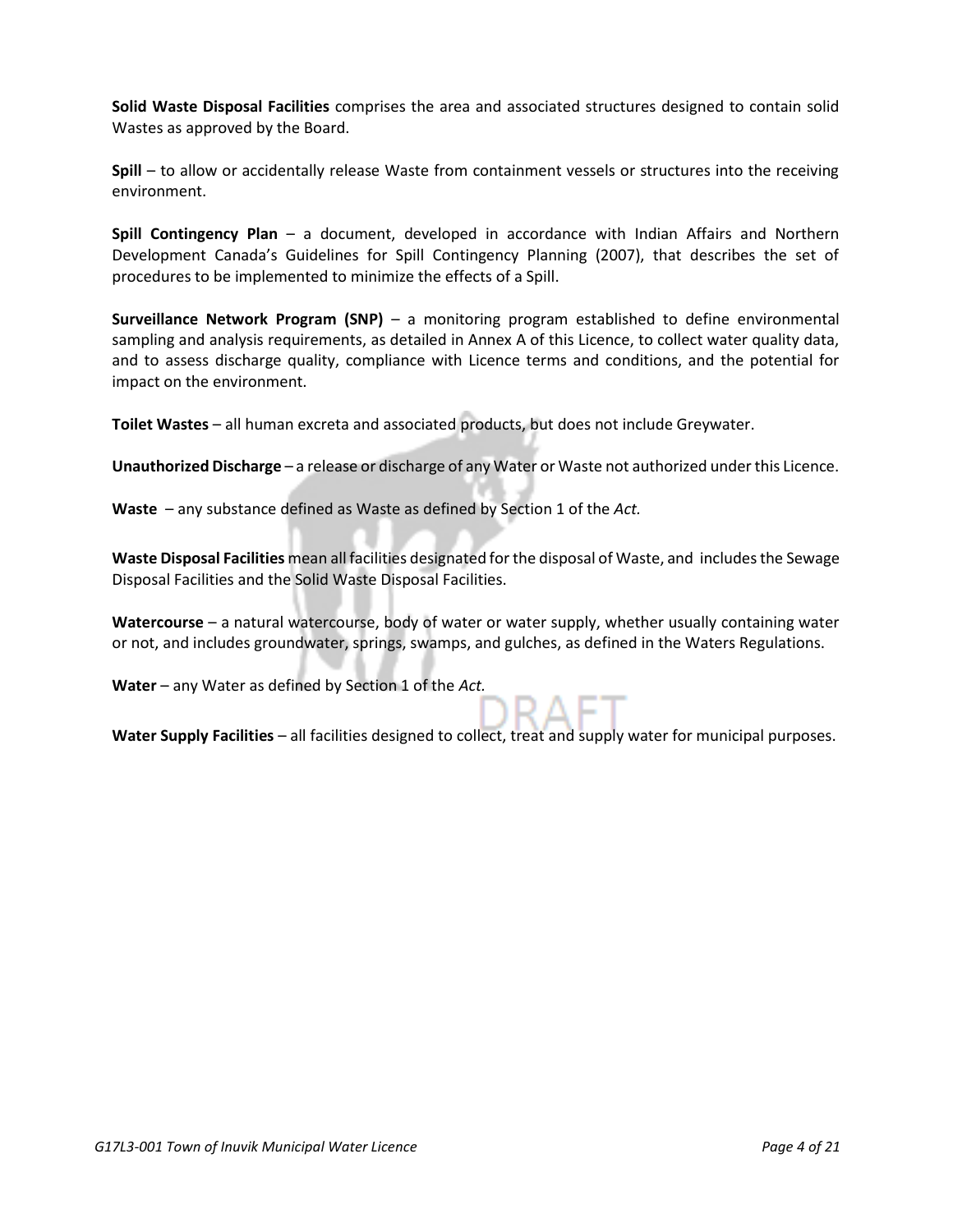#### **PART B: GENERAL CONDITIONS**

- 1. The Licensee shall operate in accordance with the plans and programs approved pursuant to the conditions of this Licence and with any revisions to the plans and programs as may be made pursuant to the conditions of this Licence and as approved by the Board. If any plan is not approved by the Board, the Licensee shall revise the plan as directed by the Board and resubmit it to the Board for approval.
- 2. The Licensee shall comply with the **Surveillance Network Program**, which is annexed to and forms part of this Licence, and any changes to the Surveillance Network Program as may be made by the Board.
- 3. The Licensee shall comply with the Schedules, which are annexed to, and form part of this Licence, and any changes to the Schedules as may be made by the Board.
- 4. The Schedules, Surveillance Network Program and any compliance dates specified in the Licence may be changed at the discretion of the Board. If any date for the submission of a plan, report, or program falls on a weekend or holiday, the plan, report, or program shall be submitted on the following business day.
- 5. The Licensee shall submit to the Board and Inspector an **Annual Water Licence Report** no later than March 31 of the year following the year reported (January – December 31), which shall be in accordance with Schedule 1.
- 6. The Licensee shall post signs in the appropriate areas to inform the public of the Water Supply Facilities, Waste Disposal Facilities, and Surveillance Network Program stations. All postings shall be located and maintained to the satisfaction of an Inspector.
- 7. Meters, devices or other such methods used for measuring the volumes of water obtained and Waste disposed and discharged shall be installed, operated and maintained by the Licensee to the satisfaction of an Inspector.
- 8. The Licensee shall ensure a copy of this Licence is maintained at the municipal office at all times, and that all employees conducting work related to any facilities within the scope of this Licence are made aware of the appropriate sections of the Licence.
- 9. The Licensee shall conduct further studies and submit the findings to the Board, if requested by the Board to do so at any time during the term of this licence.
- 10. All references to policies, guidelines, codes of practice, statutes, Regulations or other authorities shall be read as a reference to the most recent versions, unless otherwise denoted.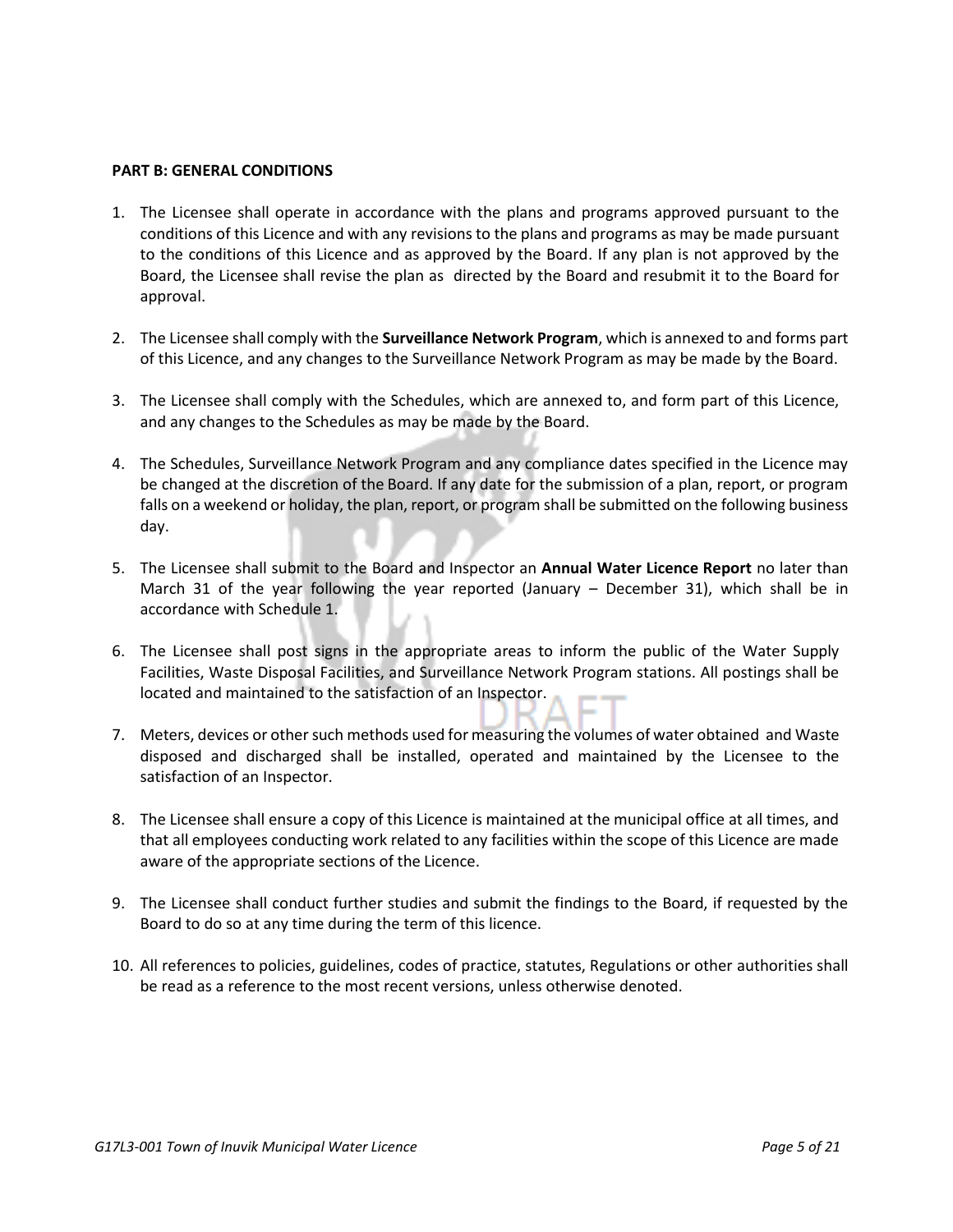### **PART C: CONDITIONS APPLYING TO WATER USE**

- 1. The Licensee shall obtain all fresh water from the Mackenzie River using the Water Supply Facilities, or sources otherwise approved by the Board.
- 2. The annual quantity of water taken for all purposes shall not exceed 1,000,000 cubic metres ( $m<sup>3</sup>$ ).
- 3. The Licensee shall equip and maintain the Water intake with a screen designed to prevent impingement and/or entrainment of fish.
- 4. The Water Supply Facilities shall be maintained and operated to the satisfaction of an Inspector.

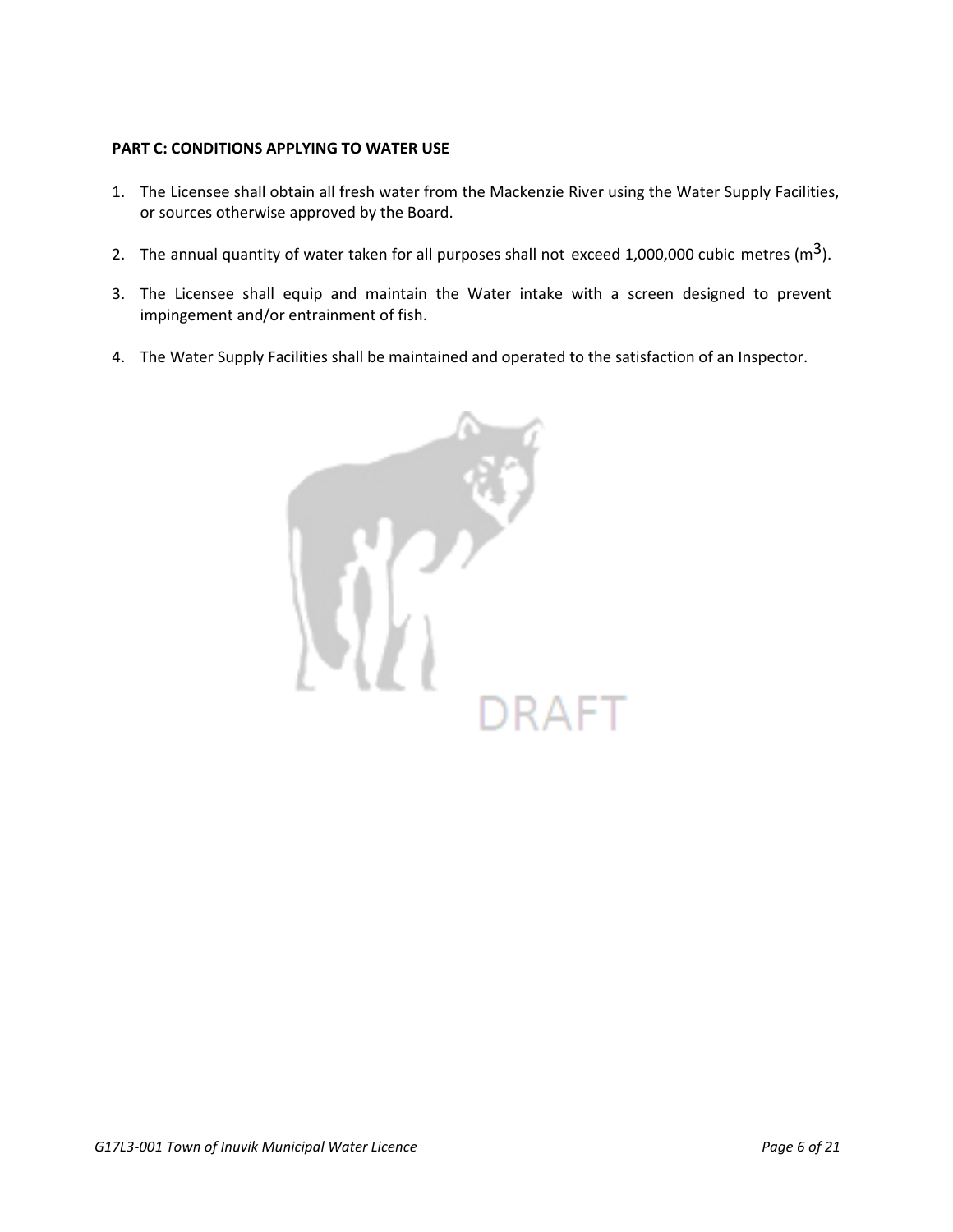#### **PART D: CONDITIONS APPLYING TO WASTE DISPOSAL**

- 1. The Licensee shall ensure that any unauthorized Waste(s) associated with this undertaking do not enter any Waters.
- 2. The Licensee shall immediately notify the Board and Inspector of the exceedance of any effluent quality criterion.

#### **Sewage**

- 3. The Licensee shall direct all piped and Pumpout Sewage to the Sewage Disposal Facilities or as otherwise approved by the Board.
- 4. All effluent discharged from the Sewage Disposal Facilities at Surveillance Network Program Station Number 0036-3 shall meet the following effluent quality criteria:

| Parameter               | <b>Maximum Average Concentration</b> |
|-------------------------|--------------------------------------|
| <b>Suspended Solids</b> | $70$ mg/L                            |
| <b>CBOD</b>             | 135mg/L                              |
| <b>Faecal Coliforms</b> | 1 x 10 <sup>6</sup> CFU/100mL        |
| Oil and Grease          | 5 $mg/L$                             |
| pH                      | $6-9$                                |

- 5. A Freeboard limit of 1.0 metre, or as recommended by a Professional Engineer and as approved by the Board, shall be maintained al all dykes and earthfill structures associated with the Sewage Disposal Facilities.
- 6. The Licensee shall maintain and operate the Sewage Disposal Facilities in such a manner as to prevent structural failure, and to the satisfaction of an Inspector.
- 7. The dams, dykes and other engineered earth structures designed to contain waste within the Sewage Disposal Facilities shall be inspected annually by a professional engineer to determine the stability of the structures.
- 8. The Licensee shall advise an Inspector at least ten (10) days prior to initiating a Batch Decant of the sewage lagoon.
- 9. The Licensee shall notify the Board and Inspector, in writing, at least thirty (30) days prior to initiating the removal and burial of Sludge and sediments originating from the Sewage Disposal Facility.
- 10. All bagged toilet Wastes (honey bags) shall be disposed of at the Bagged Toilet Waste Disposal Facilities to the satisfaction of an Inspector.

#### **Solid Waste**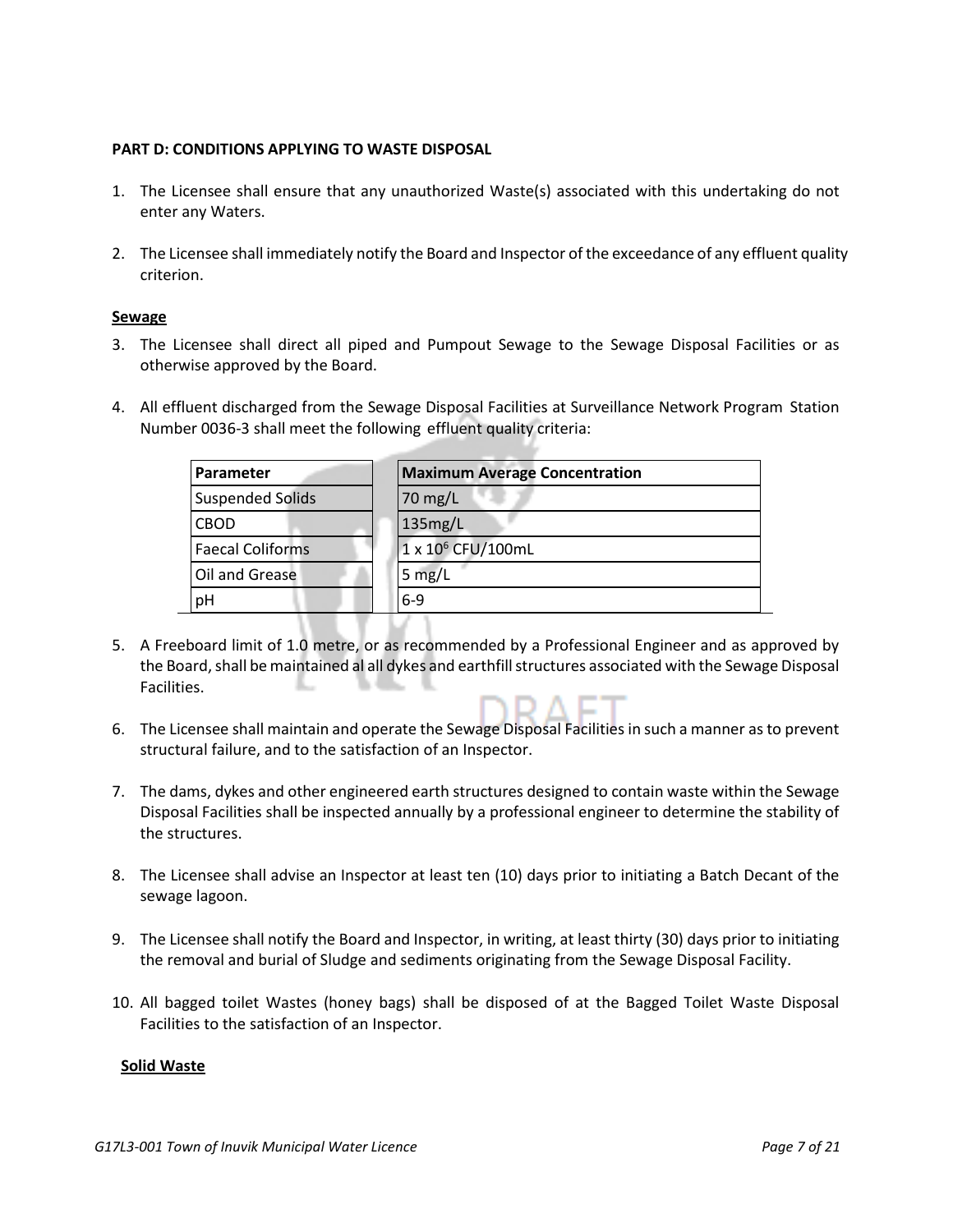- 11. The Licensee shall dispose of all solid Wastes at the Solid Waste Disposal Facilities or as otherwise approved by the Board.
- 12. The Licensee shall maintain and operate the Solid Waste Disposal Facilities to the satisfaction of an Inspector.
- 13. The Licensee shall contain all Hazardous materials in such a manner as to minimize the potential for migration of contaminants into any Waters, to the satisfaction of an Inspector.
- 14. The Licensee shall, within 24 months of the issuance of this Licence, provide to the Board for approval a **Solid Waste Disposal Fencing Plan**. The Plan shall describe how the Licensee will install and maintain fencing at the Solid Waste Disposal Facility that is capable of capturing windswept Waste, deterring wildlife, and preventing unauthorized persons from entering the site.

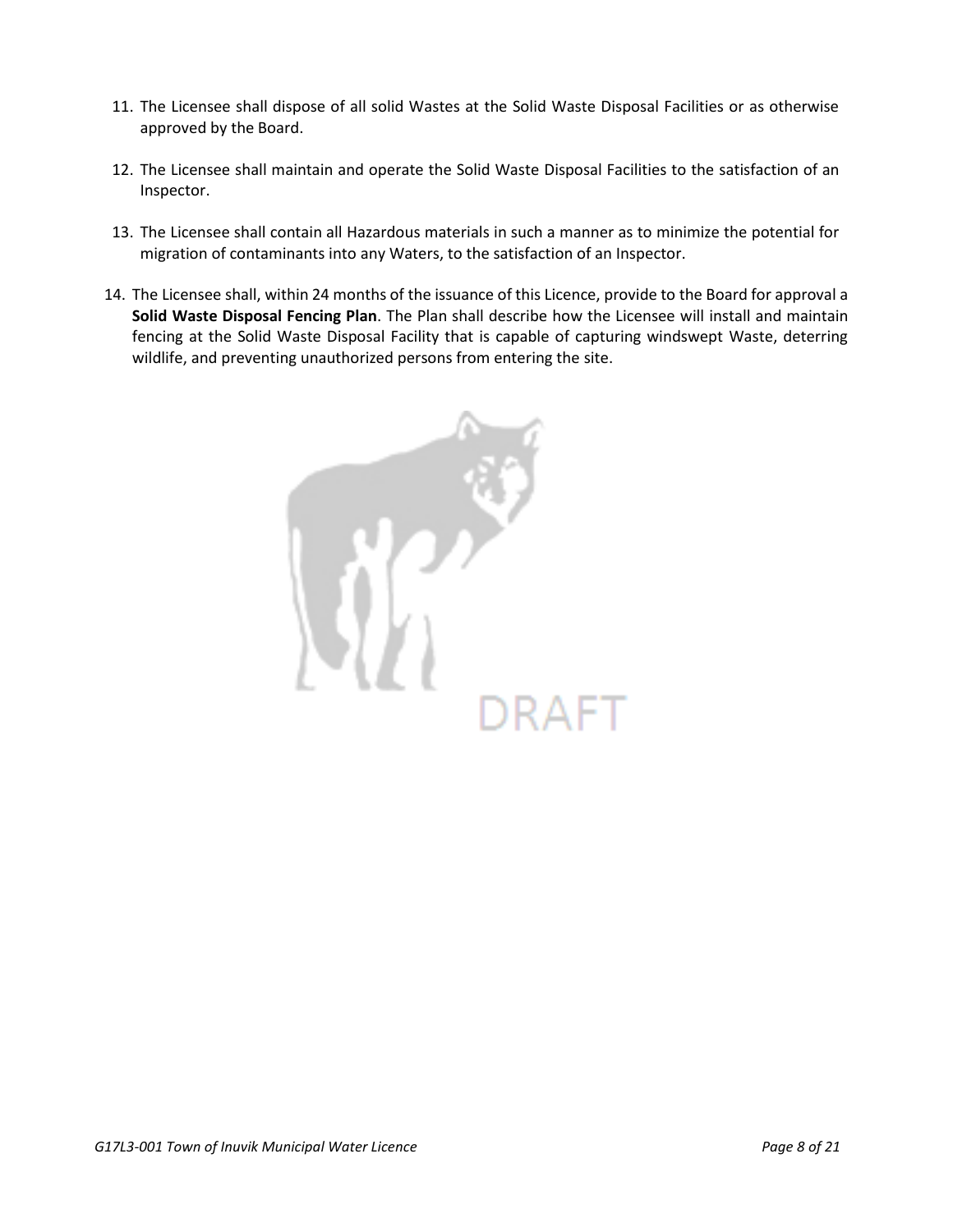# **PART E: CONDITIONS APPLYING TO OPERATION AND MAINTENANCE**

- 1. The Licensee shall operate and maintain the Solid Waste Disposal Facilities in accordance with the Operation and Maintenance Plan submitted on February 6, 2017, until such a time as a new plan is approved by the Board.
- 2. The Licensee shall operate and maintain the Sewage Disposal Facilities in accordance with the submitted on February 6, 2017, until such a time as a new plan is approved by the Board.
- *3.* Within six months following the issuance of this Licence, the Licensee shall submit to the Board for approval, an Operations and Maintenance Plan for the Solid Waste Disposal Facilities. This plan shall include all information outlined in Schedule 2, part 1.
- 4. Within twelve months following the issuance of this Licence, the Licensee shall submit to the Board for approval, an updated Operations and Maintenance Plan for the Water Supply Facilities. This plan shall include all information outlined in Schedule 2, part 2.
- 5. Within twenty four months year following the issuance of this Licence, the Licensee shall submit to the Board for approval, an updated Operations and Maintenance Plan for the Sewage Disposal Facilities. This plan shall include all information outlined in Schedule 2, part 3.
- 6. The Licensee shall review the Operations and Maintenance Plans annually and modify the plans as necessary to reflect changes in design, operation and maintenance, or as otherwise required by the Board or Inspector. The proposed updates shall be submitted to the Board for approval.

DRAFT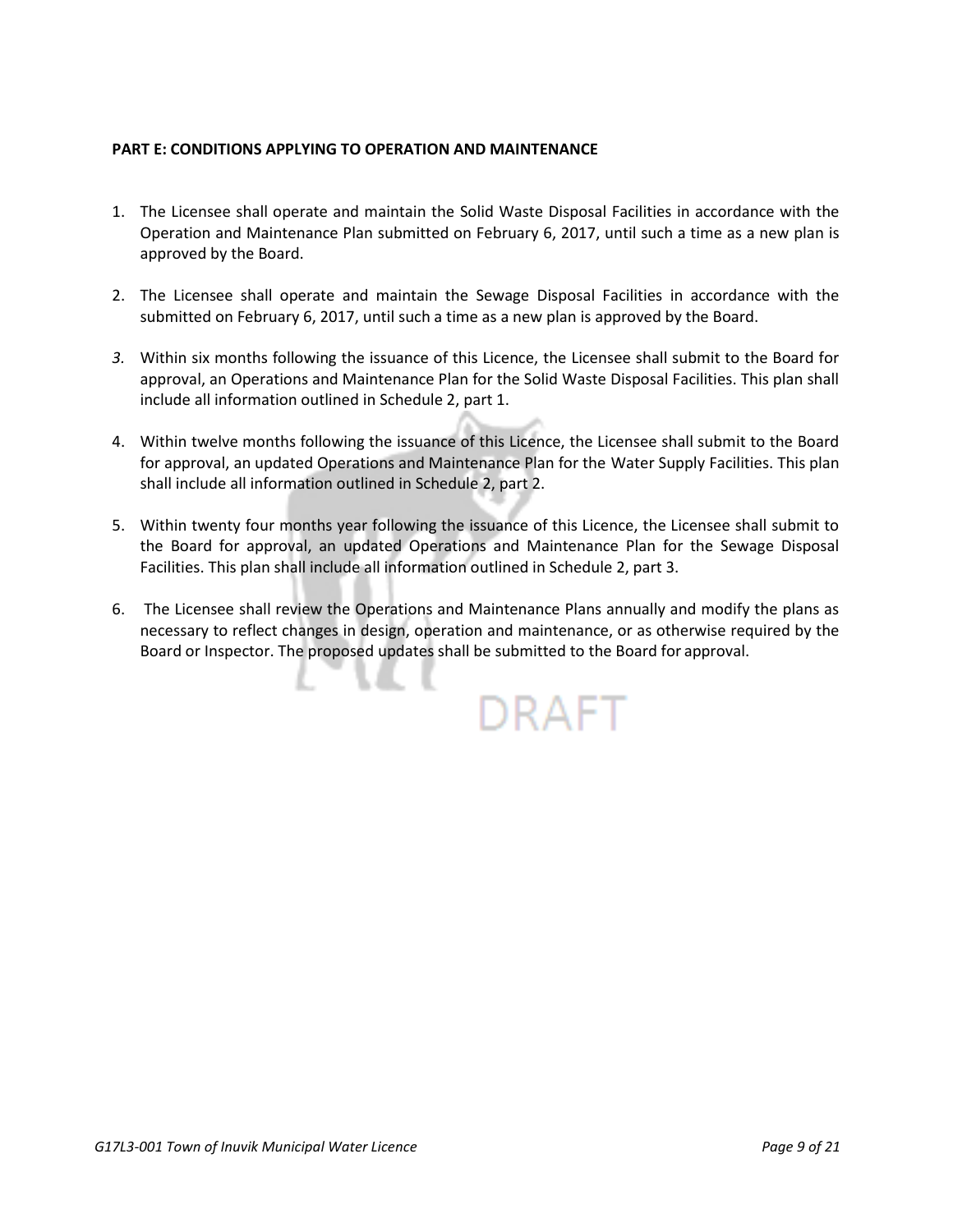# **PART F: CONDITIONS APPLYING TO CONSTRUCTION**

- 1. A minimum of sixty (60) days prior to the construction of any dams, dykes or structures intended to contain, treat, withhold, divert or retain Water or Wastes, other than as contemplated in the Contingency Plan, the Licensee shall submit to the Board for approval a construction plan and a design report signed and stamped by a Professional Engineer, which notes issued for construction or similar phrase.
- 2. Construction of designed structures as described in Part F, Item 1, shall be carried out in accordance with the recommendations of the Professional Engineer.
- 3. A minimum of ten (10) days prior to the commencement of construction of the structures referred to in Part F, Item 1, the Licensee shall provide written notification to the Board and an Inspector. Notification shall include the name and contact information for the construction superintendent.
- 4. Within ninety (90) days of the completion of the construction of the structures referred to in Part F, item 1, the Licensee shall submit to the Board an As-built Report which shall include as-built drawings stamped and signed by a Professional Engineer and descriptions and rationale for changes made that deviate from the final design drawings referred to in Part F, item 2, and notes final or similar phrase.
- 5. Any fill material used in the construction of the structures described in Part F, Item 1, must be clean and free of contaminants, and from a source that has been approved in writing by an Inspector.

DRAFT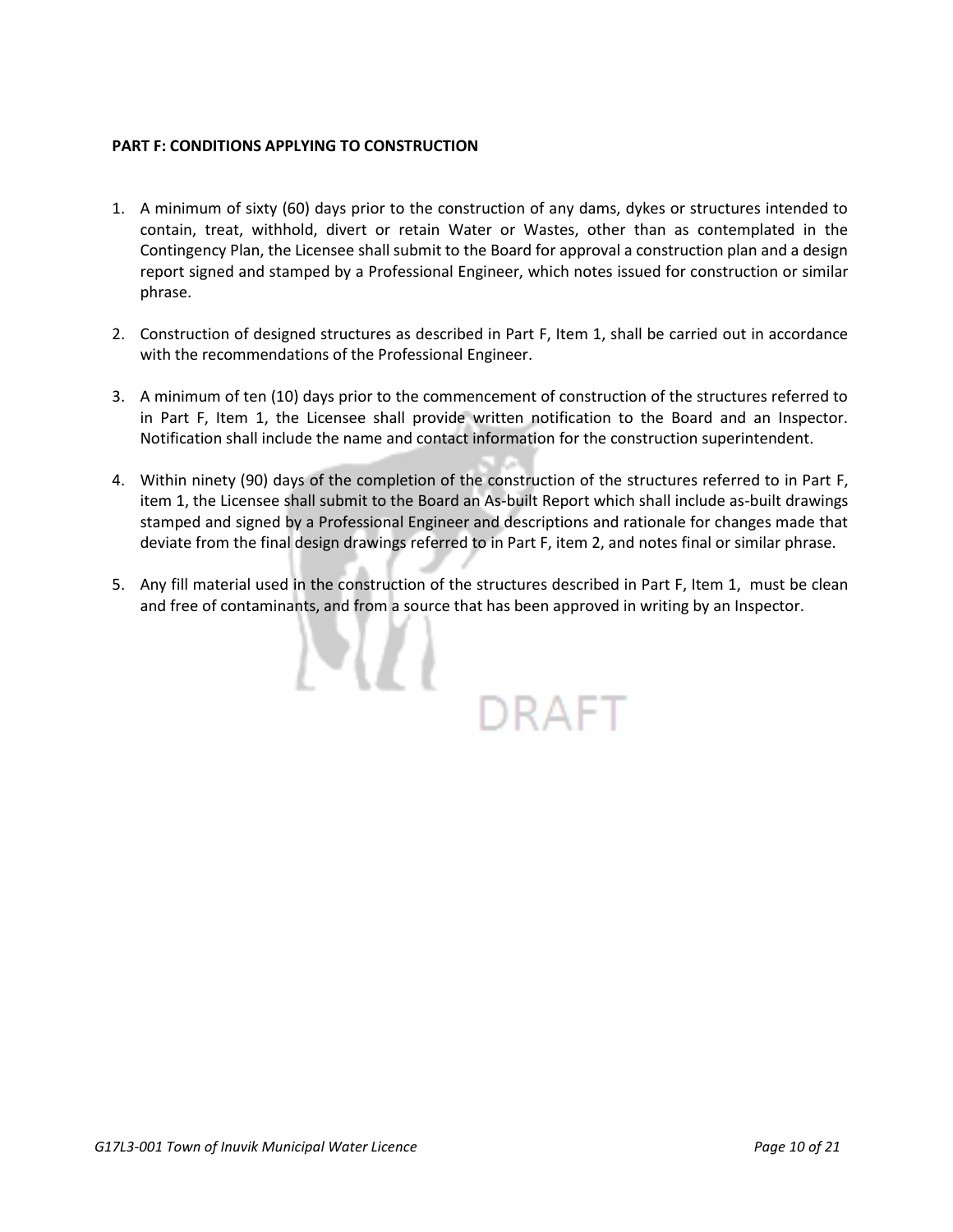## **PART G: CONDITIONS APPLYING TO MODIFICATIONS**

- 1. The Licensee may, without written approval from the Board, carry out Modifications to the Water Supply Facilities or Solid Waste Disposal Facilities provided that such Modifications are consistent with the terms of this Licence and the following requirements are met:
	- a) The Licensee has notified the Board in writing of such proposed Modifications at least sixty (60) days prior to beginning theModifications;
	- b) Such Modifications do not place the Licensee in contravention of either the Licence or the *Act*;
	- c) The Board has not, during the sixty (60) days following notification of the proposed Modifications, informed the Licensee that review of the proposal will require more than sixty (60) days;
	- d) An Inspector has authorized the proposed Modifications and provided a letter of notification to the Board; and
	- e) The Board has not rejected the proposed Modifications.
- 2. Modifications for which all of the conditions referred to in Part G, Item 1 have not been met may be carried out only with written approval from the Board.
- 3. A minimum of ten (10) days prior to the commencement of modifications referred to in Part G, Item 1, the Licensee shall provide written notification to the Board and an Inspector.
- 4. Within ninety (90) days of the completion of the Modifications referred to in Part G, item 1, the Licensee shall submit to the Board as-built drawings stamped and signed by a Professional Engineer, which notes "final" or similar phrase.

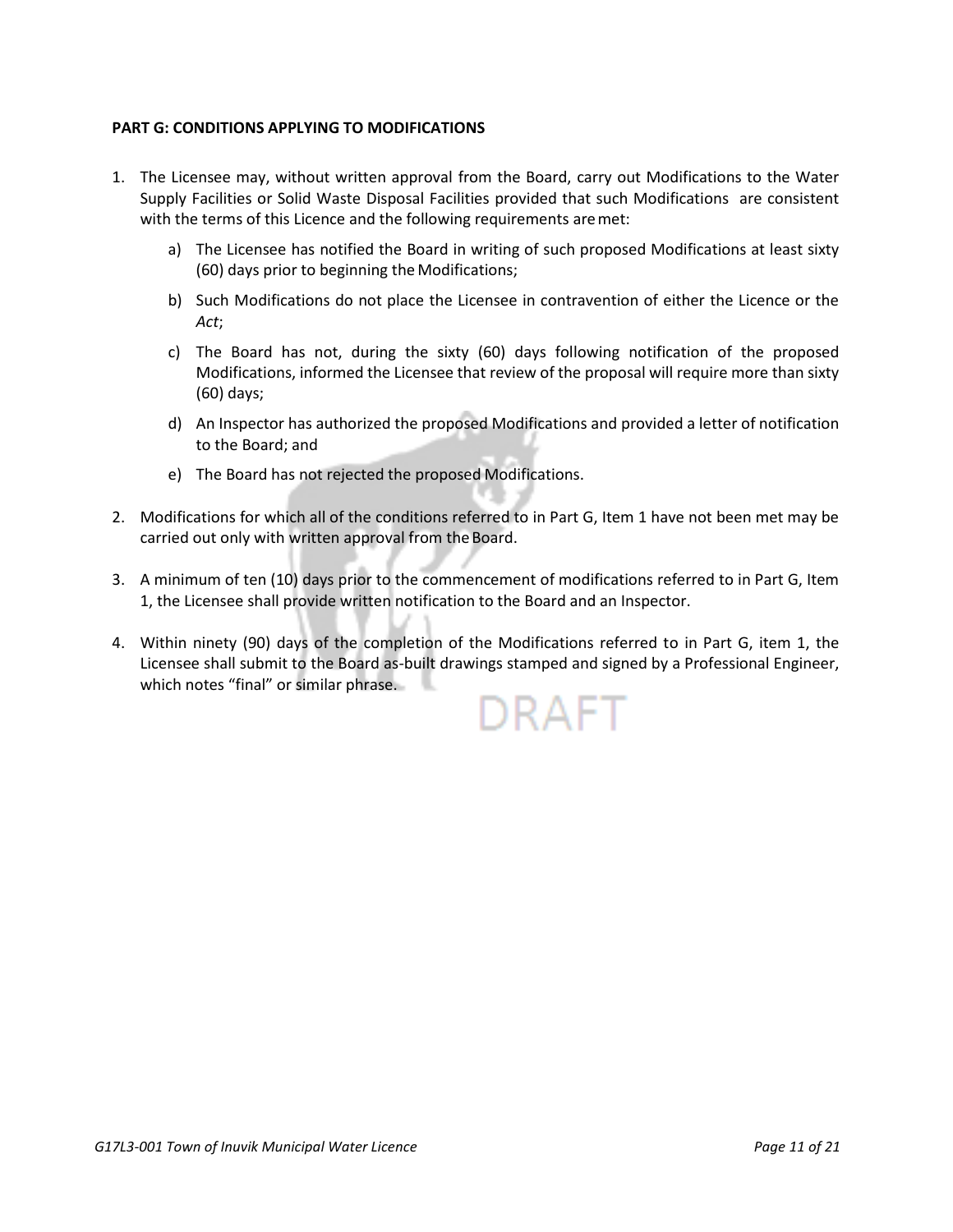## **PART H: CONDITIONS APPLYING TO SPILL CONTINGENCY PLANNING**

- 1. The Licensee shall act in accordance with the Spill Contingency Plan submitted on February 6, 2017, until such a time as a revised plan is approved by the Board.
- 2. Within eighteen months following the issuance of this Licence, the Licensee shall submit to the Board for approval, an updated Spill Contingency Plan in accordance with the *MVLWB Spill Contingency Plan Template for Municipal Water Licences*, which includes, but is not limited to, the following information:
	- a) Updated contact information for onsite personnel and outside organizations;
	- b) Clearly identified roles and responsibilities of On-site Supervisor and other spill responders;
	- c) An updated flow chart that clearly depicts the communication lines and the response duties of each member of the response team; and
	- d) A description of spill response training provided to on site personnel.
- 3. The Licensee shall review the Spill Contingency Plan annually, and if necessary, modify the plan to reflect changes in operation(s) and technology, chemicals or fuels, or as directed by the Board. The updated Spill Contingency Plan shall be submitted to the Board for approval, and shall include a summary of revisions.
- 4. If, during the period of this Licence, an unauthorized discharge of Waste occurs, or if such a discharge is foreseeable, the Licensee shall:
	- a) Implement the approved Spill Contingency Plan;
	- b) Report all Spills immediately via the (24) Hour NWT Spill Report Line (867) 920-8130 in accordance with the instructions contained in the NT-NU Spill Report Form;
	- c) Report each Spill to the Board and an Inspector within 24 hours; and
	- d) Submit to the Board and an Inspector a detailed report on each occurrence not later than thirty (30) days after initially reporting the event. The detailed report shall include descriptions of root causes, response actions, and any changes to procedures to prevent similar occurrences in the future.
- 5. All Spills and Unauthorized Discharges of Water or Waste shall be reclaimed to the satisfaction of an Inspector.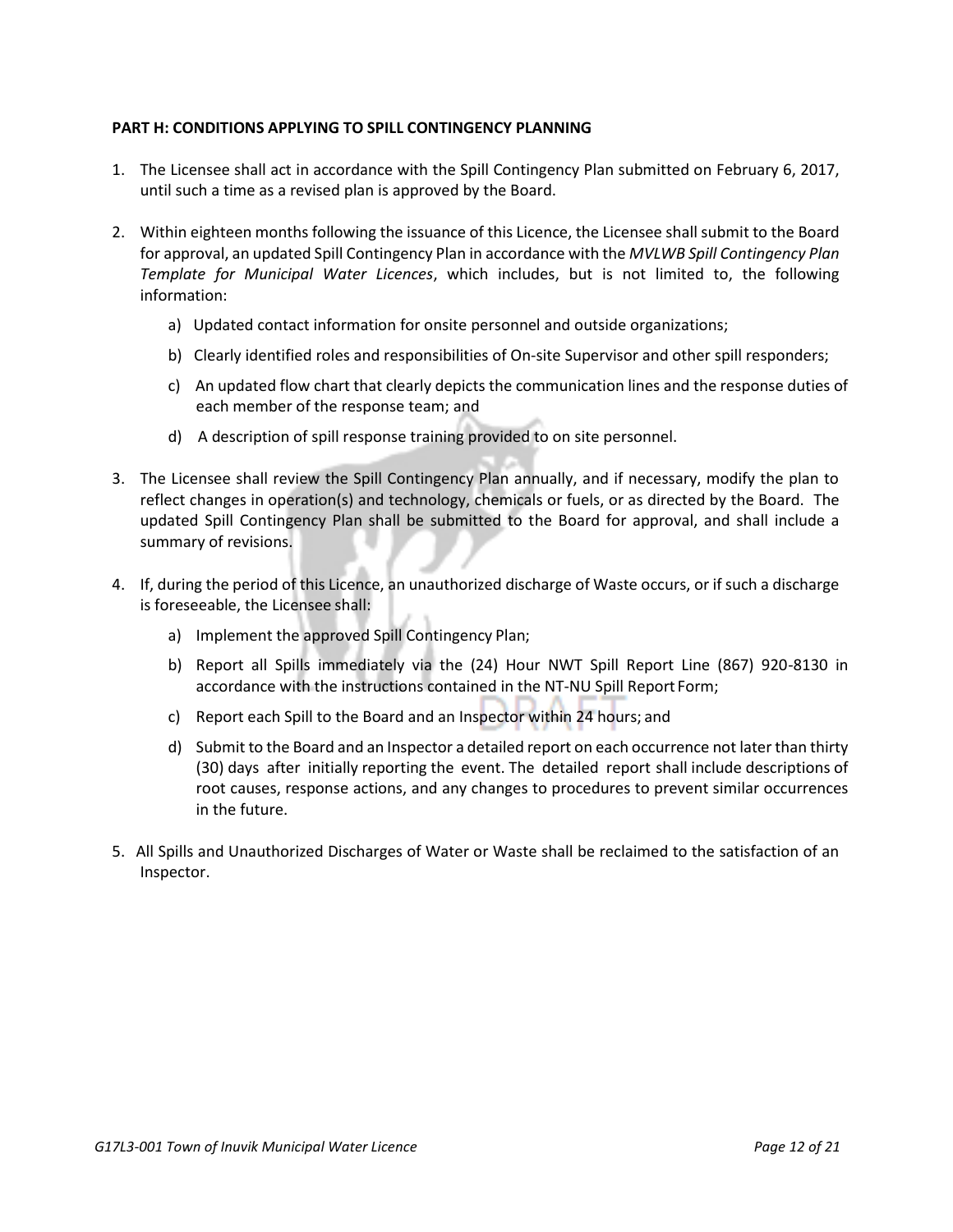### **PART I: CONDITIONS APPLYING TO CLOSURE AND RECLAMATION**

- 1. The Licensee shall submit to the Board for approval a Closure and Reclamation Plan at least six (6) months prior to the Closure of any Water Supply, Sewage or Solid Waste Disposal Facilities. The plan shall be in accordance with Schedule 3, item 1.
- 2. The Licensee shall implement the Plan specified in Part I, Item 1 as and when approved by the Board.
- 3. Upon implementation of the Closure and Reclamation Plan, the Licensee shall provide to the Board and Inspector updates of all Closure and Reclamation activities within the Annual Report as described in Part B, Item 2.

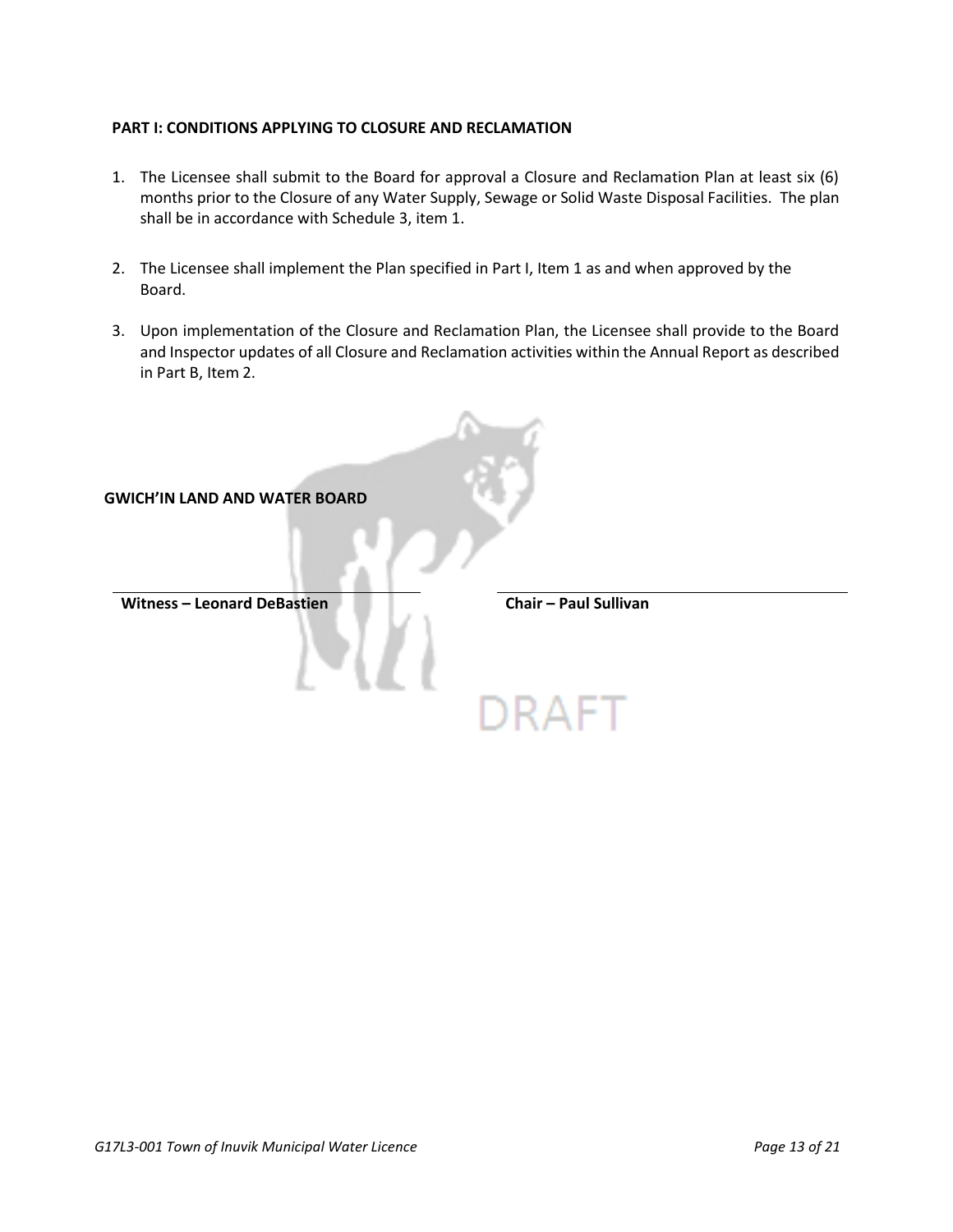## **Schedule 1 – Annual Water Licence Report**

- 1. The **Annual Water Licence Report** referred to in Part B, item 4 of this Licence shall include, but not be limited to, the following information:
	- a) The monthly and annual quantities in cubic metres of fresh Water obtained from all sources;
	- b) The monthly and annual quantities in cubic metres of each and all Waste discharged to the Waste Disposal Facilities;
	- c) The annual quantity of Hazardous Waste stored on site and shipped off site (if any);
	- d) Tabular summaries of all data generated under the Surveillance Network Program (SNP) referred to in Part B of this Licence;
	- e) A summary of activities conducted in accordance with the approved Solid Waste Disposal Facility Fencing Plan, referred to in Part D, item 8 of this Licence undertaken during the previous calendar year;
	- f) Laboratory reports for all samples collected for the Surveillance Network Program, attached as an appendix;
	- g) Geographic coordinates for all Surveillance Network Program stations and a map showing station locations;
	- h) A summary of sludge management activities including results of depth and volume measurements, sludge removal and treatment;
	- i) A summary of the annual inspection of the dams, dykes and other engineered earth structures designed to contain waste within the Sewage Disposal Facilities, in accordance with Part D of this Licence;
	- j) A summary of Construction activities conducted in accordance with Part F of this Licence;
	- k) A summary of Modification activities and major maintenance work conducted on the Water Supply and Waste Disposal Facilities, including all associated structures, in accordance with Part G of this Licence;
	- l) A list and description of all Unauthorized Discharges that occurred during the previous calendar year, including the date, NWT spill number, volume, location, and summary of the circumstances and follow-up actions taken, and the status (i.e. open or closed), in accordance with the reporting requirements referred to in Part H of this Licence;
	- m) An outline of any spill training and communications exercises carried out during the previous calendar year;
	- n) A summary of any closure and reclamation work completed during the year and an outline of any work anticipated for the next year;
	- o) A summary of any studies requested by the Board that relate to Waste disposal, Water Use or Reclamation, and a brief description of any future studies planned;
	- p) A summary of actions taken to address concerns, non-conformances, or deficiencies in any reports filed by an Inspector;
	- q) A summary of any updates or revisions to the Spill Contingency Plan, Management Plans and Operation & Maintenance Plans; and
	- r) Any other details on Water Use, operating procedures, Modifications, maintenance work, or other topics, requested by the Board on or before November 1 of the year being reported.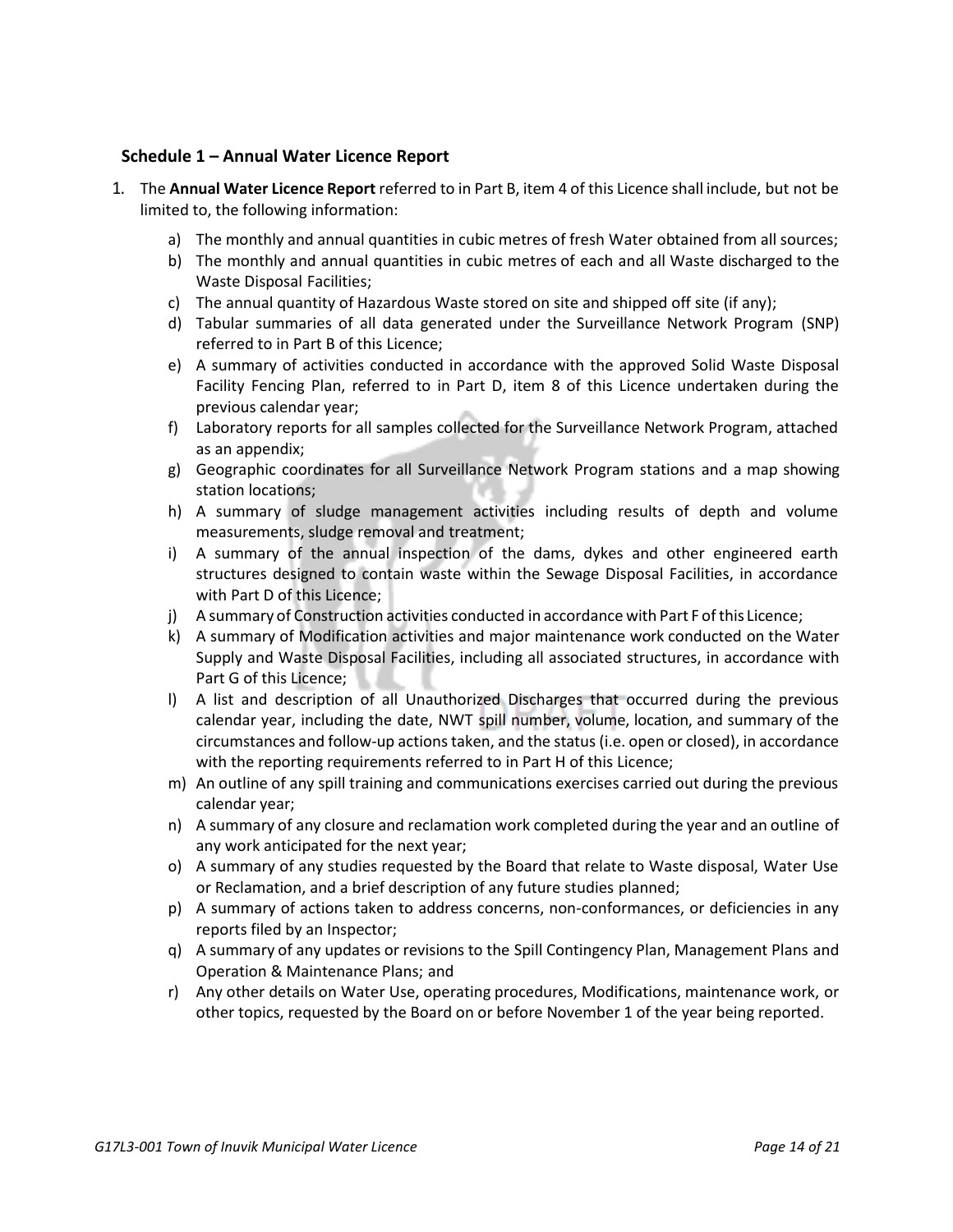# **Schedule 2 – Operation and Maintenance**

- 1. The revised **Operation and Maintenance Plan for the Solid Waste Disposal Facilities** referred to in Part E, item 3 of this Licence shall include, but not be limited to, the following information:
	- a) All of the components outlined in the Board's *Operation and Maintenance Plan Template for Municipal Water Licences: Solid Waste Facility;*
	- b) A map showing all the components of the Solid Waste Disposal Facilities and SNP stations that monitor these facilities;
	- c) The remaining capacity or lifespan for each component of the Solid Waste Disposal Facilities;
	- d) Details about which sections of Solid Waste Disposal Facilities have been progressively reclaimed;
	- e) Frequency of compaction and cover of Waste, and source of cover material;
	- f) Use of drainage controls, measures employed to minimize standing water in wastecells, and contingency measures for leachate that does not receive approval to discharge;
	- g) Monitoring conducted under the Surveillance Network Program; and
	- h) Measures for the management of Hazardous Wastes;
	- i) Measures for climate change preparation and adaptation.
- 2. The revised **Operation and Maintenance Plan for the Water Supply Facilities** referred to in Part E, item 4 of this Licence shall include, but not be limited to, the following information:
	- a) All of the components outlined in the Board's *Operation and Maintenance Plan Template for Municipal Water Licences: Water Treatment System;*
	- b) Measures for climate change preparation and adaptation.
- 3. The revised **Operation and Maintenance Plan for the Sewage Disposal Facilities** referred to in Part E, item 5 of this Licence shall include, but not be limited to, the following information:
	- a) All of the components outlined in the Board's *Operation and Maintenance Plan Template for Municipal Water Licences: Wastewater (Sewage) Treatment System;*
	- b) A map showing all the components of the Sewage Disposal Facilities and Surveillance Network Program stations that monitor these facilities;
	- c) Measures that will be taken to manage effluent that does not meet effluent quality criteria set out in Part D, item 4;
	- d) Sludge management, including how sludge depth is monitored, how sludge is managed, tested, removed, treated and disposed of; and
	- e) Water quality monitoring conducted under the Surveillance Network Program;
	- f) Measures for climate change preparation and adaptation.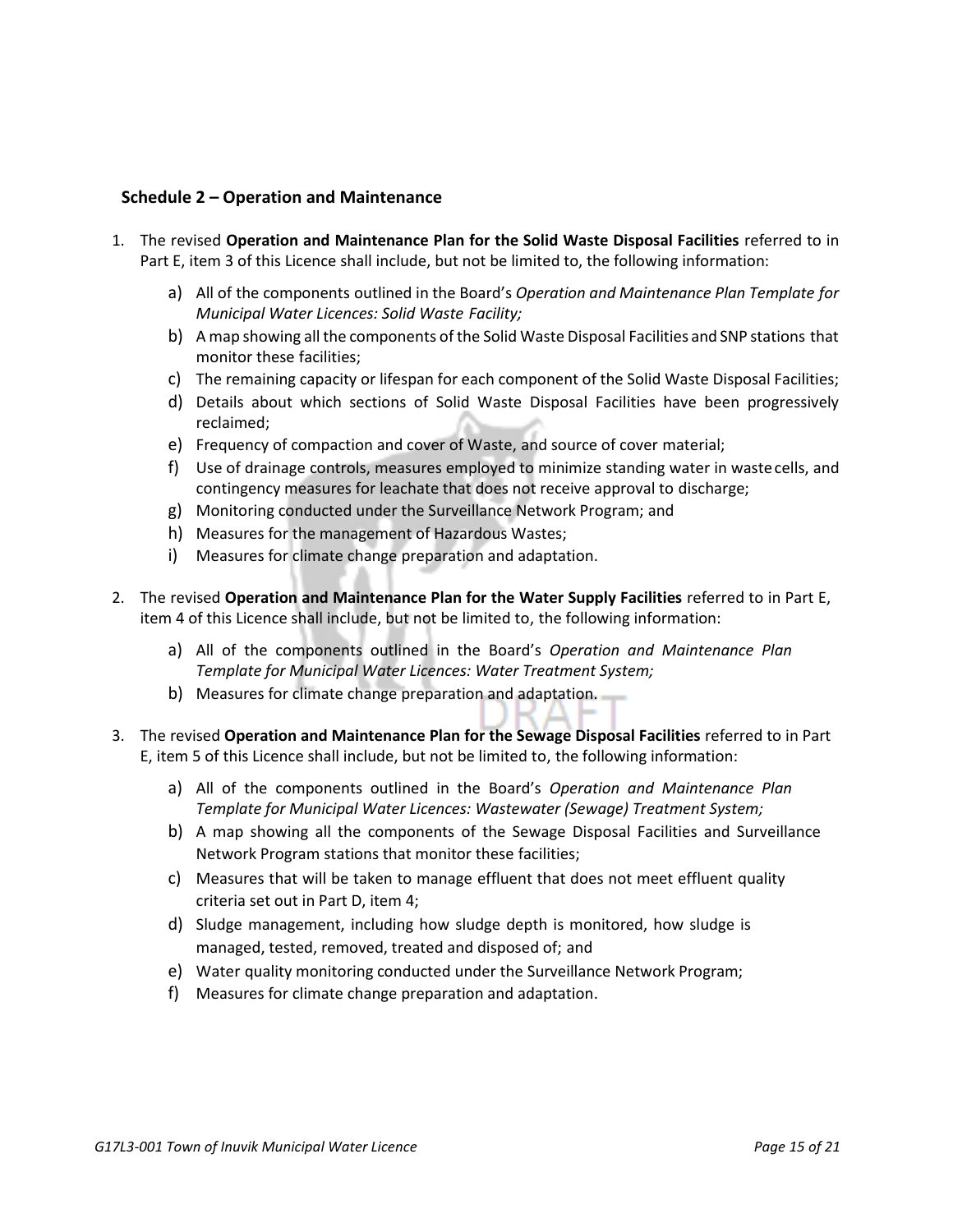# **Schedule 3 – Closure and Reclamation**

- 1. With regard to the facility being closed, the **Closure and Reclamation Plan** referred to in Part I, item 1 shall include, but not be limited to, the following information:
	- a) A description of existing conditions, including photographs;
	- b) Hazardous Wastes removal, transportation, and disposal;
	- c) Plans to minimize the potential for leachate to contaminate groundwater and surface runoff;
	- d) Consideration of altered drainage patterns;
	- e) Consideration of climate change effects;
	- f) Contaminated site remediation;
	- g) Type and source of cover materials;
	- h) Future area use;
	- i) A post-closure monitoring plan;
	- j) An implementation schedule; and
	- k) Maps delineating all disturbed areas, borrow material locations, and site facilities including hydrological features and elevation contours.

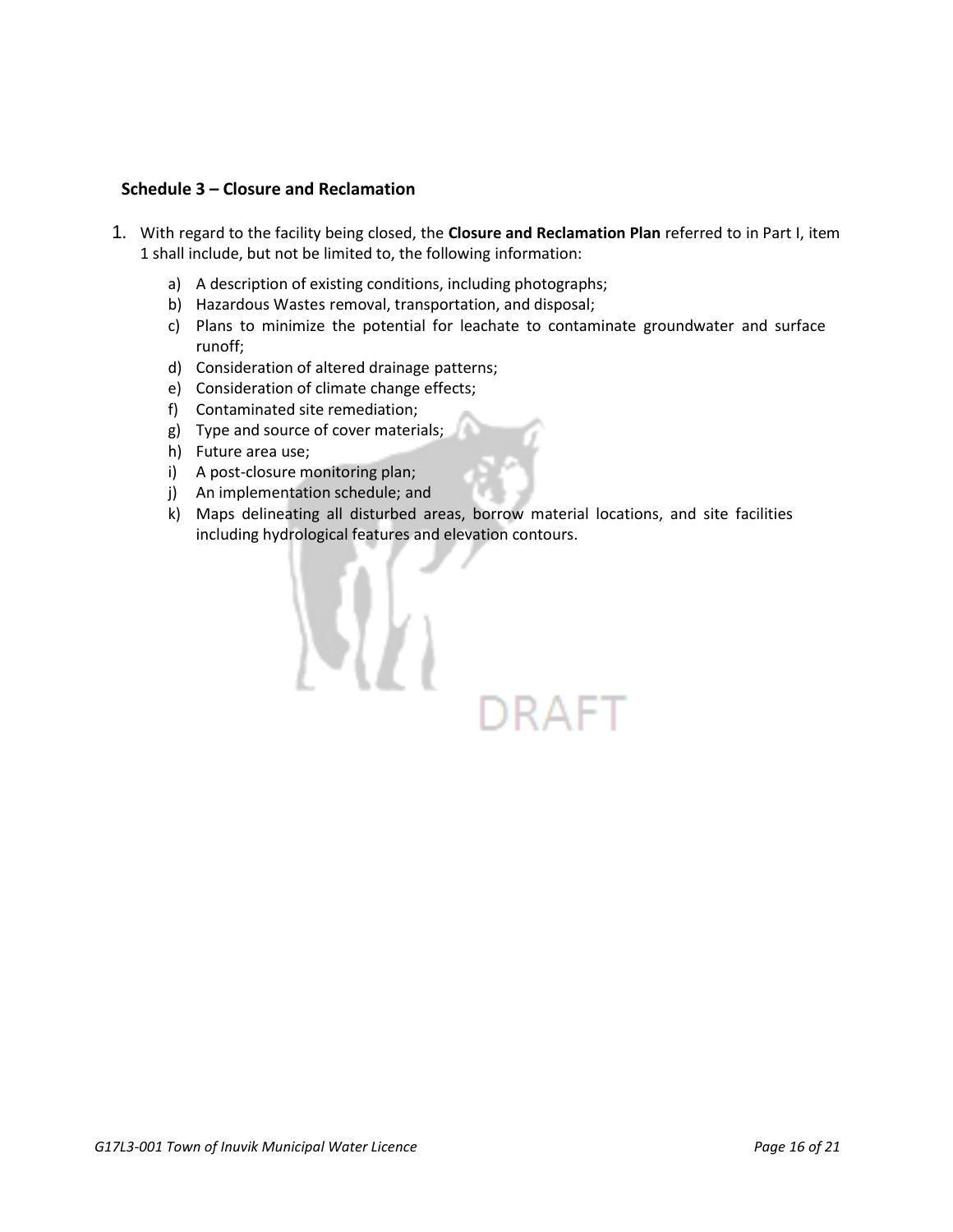# **Annex A: Surveillance Network Program (SNP) Annexed to Water Licence G17L3-001 Part B, item 3 Town of Inuvik**

#### **Table of Contents:**

Part A: Reporting Requirements Part B: Sampling and Analysis Requirements Part C: Surveillance Network Program Station Descriptions

#### **Part A: Reporting Requirements**

- 1. The effective date of this Surveillance Network Program (SNP) is July 1, 2017
- 2. The Licensee shall include all of the data and information required in Part C of this Annexin the Annual Water Licence Report, as specified in Part B, item 2 of this Licence.
- 3. The Licensee shall also provide SNP data at other times, if requested by an Inspector or the Board.

#### **Part B: Sampling and Analysis Requirements**

- 1. More frequent sample collection or provision of data may be required at the request of an Inspector.
- 2. The location of sampling sites is subject to the approval of an Inspector. The Licensee shall workwith an Inspector to confirm suitability of sampling sites. Signs shall be posted as per Part B, item 5 of this Licence.
- 3. All sampling, sample preservation, and analyses shall be conducted in accordance with methods prescribed in the current edition of American Public Health Association's (APHA) *Standard Methods for the Examination of Water and Wastewater* at the time of analysis, or by other such methods approved by an Analyst.
- 4. All analyses shall be performed in a laboratory accredited by the Canadian Association for Laboratory Accreditation (CALA) forthe specific analysesto be performed or as approved by an Analyst.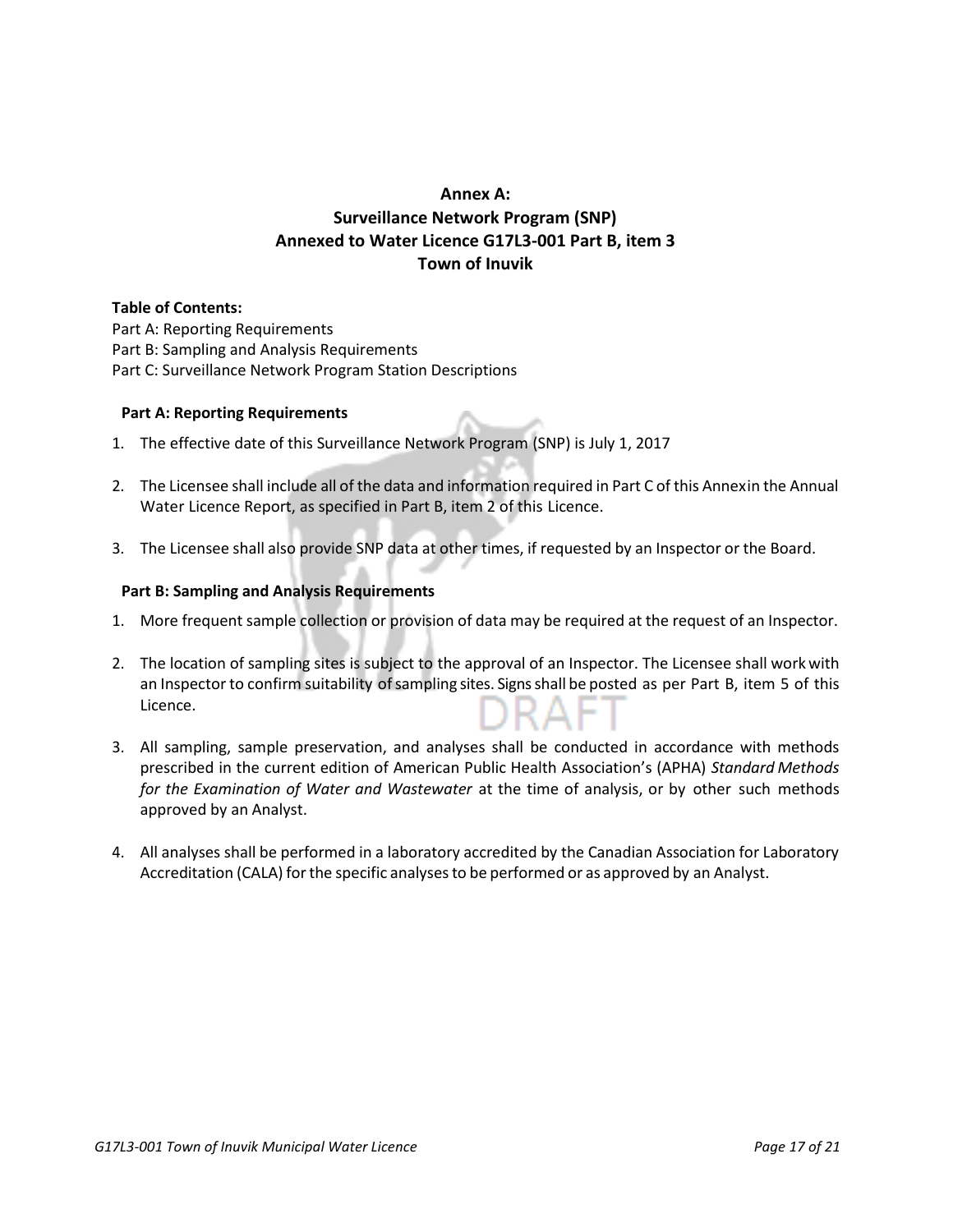# **Part C: SNP Station Descriptions and Monitoring Requirements**

| <b>SNP</b><br># | <b>Location</b>                                                                                                             | <b>Sampling</b><br><b>Frequency</b>                                                                                                                                                                                                    | <b>Sampling Parameters</b>                                                                                                                                                               | <b>Rationale</b>                                                                                                |
|-----------------|-----------------------------------------------------------------------------------------------------------------------------|----------------------------------------------------------------------------------------------------------------------------------------------------------------------------------------------------------------------------------------|------------------------------------------------------------------------------------------------------------------------------------------------------------------------------------------|-----------------------------------------------------------------------------------------------------------------|
| 0036-1          | Raw Water intake<br>at the Mackenzie<br><b>River Water</b><br><b>Supply Facilities</b><br>(68°21'10.36"N<br>133°43'35.53"W) | Monthly                                                                                                                                                                                                                                | Volume of water in<br>cubic metres                                                                                                                                                       | To monitor the monthly and<br>annual quantity of Water<br>withdrawn for municipal<br>purposes.                  |
| 0036-2          | Hidden Lake<br>Pumphouse<br>(68°21'36.86"N<br>133°42'1.17"W)                                                                | <b>DISCONTINUED</b>                                                                                                                                                                                                                    | <b>DISCONTINUED</b>                                                                                                                                                                      | <b>DISCONTINUED</b>                                                                                             |
| 0036-3          | Decant Structure at<br>the Sewage Disposal<br><b>Facilities</b><br>(68°22'20.58 "N<br>133°45'38.85"W)                       | Monthly                                                                                                                                                                                                                                | pH<br>$\bullet$<br>CBOD <sub>5</sub><br><b>Suspended Solids</b><br>$\bullet$<br>Ammonia<br>$\bullet$<br><b>Faecal Coliforms</b><br>$\bullet$<br>Oil and Grease<br>$\bullet$              | Site of compliance. To monitor<br>final effluent quality prior to<br>discharge to the Receiving<br>Environment. |
| 0036-3          | Decant Structure at<br>the Sewage Disposal<br><b>Facilities</b><br>(68°22'20.58 "N<br>133°45'38.85"W)                       | $\bullet$<br>10 days before<br>beginning a<br><b>Batch Decant</b><br>Once at the<br>$\bullet$<br>beginning of<br>the decant<br>Once in the<br>$\bullet$<br>middle of the<br>decant<br>Once at the<br>$\bullet$<br>end of the<br>decant | pH<br>$\bullet$<br>CBOD <sub>5</sub><br>$\bullet$<br><b>Suspended Solids</b><br>$\bullet$<br>Ammonia<br>$\bullet$<br><b>Faecal Coliforms</b><br>$\bullet$<br>Oil and Grease<br>$\bullet$ | Site of compliance. To monitor<br>final effluent quality prior to<br>discharge to the Receiving<br>Environment. |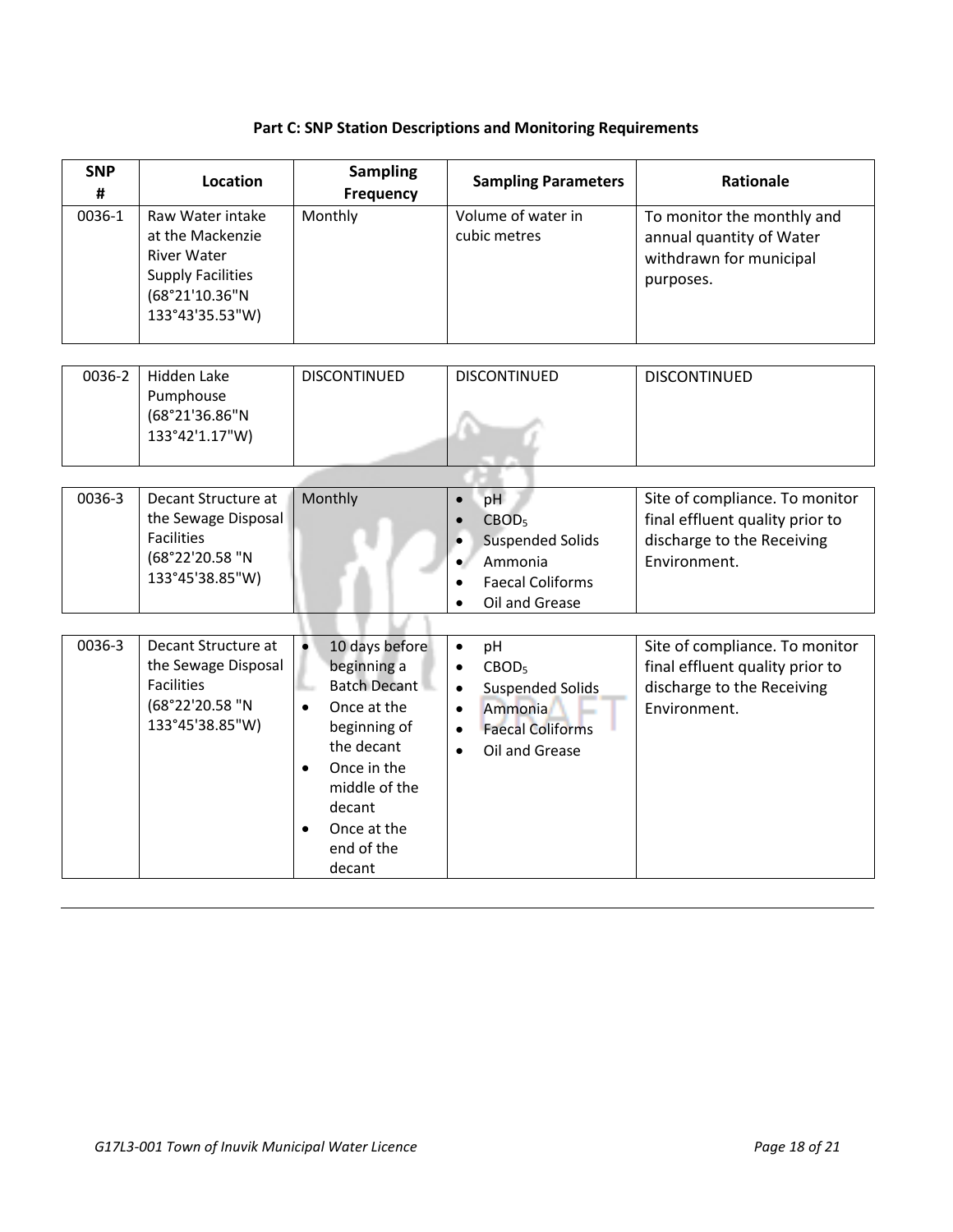| 0036-4 | Run-off below the                  | pH<br>$\bullet$                                      | To monitor potential impacts of |
|--------|------------------------------------|------------------------------------------------------|---------------------------------|
|        | Solid Waste                        | CBOD <sub>5</sub><br>$\bullet$                       | the Solid Waste Disposal        |
|        | <b>Disposal Facilities</b>         | <b>Suspended Solids</b><br>$\bullet$                 | Facilities on surface           |
|        | (68°21'7" N, -                     | Sodium<br>$\bullet$                                  | Water                           |
|        | 133°41'1.3"W)                      | <b>Total Phosphate</b>                               |                                 |
|        |                                    | $\bullet$                                            |                                 |
|        |                                    | Magnesium<br>$\bullet$                               |                                 |
|        |                                    | Sulphate<br>$\bullet$                                |                                 |
|        |                                    | Potassium<br>$\bullet$                               |                                 |
|        |                                    | Calcium<br>$\bullet$                                 |                                 |
|        |                                    | <b>Total Phenols</b><br>$\bullet$                    |                                 |
|        |                                    | <b>Total Chromium</b><br>$\bullet$                   |                                 |
|        |                                    | <b>Total Lead</b><br>$\bullet$                       |                                 |
|        |                                    | <b>Total Phenols</b><br>$\bullet$                    |                                 |
|        |                                    | <b>Total Chromium</b><br>$\bullet$                   |                                 |
|        |                                    | <b>Total Lead</b><br>$\bullet$                       |                                 |
|        |                                    | <b>Total Iron</b><br>$\bullet$                       |                                 |
|        |                                    | <b>Total Nickel</b><br>$\bullet$                     |                                 |
|        |                                    | <b>Total Copper</b>                                  |                                 |
|        |                                    | $\bullet$<br><b>Total Cadmium</b>                    |                                 |
|        |                                    | $\bullet$                                            |                                 |
|        |                                    | <b>Total Zinc</b><br>$\bullet$                       |                                 |
|        |                                    | <b>Total Mercury</b><br>$\bullet$                    |                                 |
|        |                                    | Conductivity<br>٠                                    |                                 |
|        |                                    | <b>TPH</b>                                           |                                 |
|        |                                    |                                                      |                                 |
|        |                                    |                                                      |                                 |
|        |                                    |                                                      |                                 |
| 0036-5 |                                    | $\bullet$                                            |                                 |
|        | Run-off to two (2)<br>tundra ponds | pH<br>$\bullet$                                      | To monitor potential impacts of |
|        | located southwest                  | CBOD <sub>5</sub><br>$\bullet$                       | the Solid Waste Disposal        |
|        | of the Solid Waste                 | <b>Suspended Solids</b>                              | Facilities on surface           |
|        |                                    | Sodium<br>$\bullet$                                  | Water                           |
|        | Disposal Facilities.               | <b>Total Phosphate</b><br>$\bullet$                  |                                 |
|        | (68°20'36.22"N,                    | Magnesium<br>$\bullet$                               |                                 |
|        | 133°40'32.41"W)                    | Sulphate<br>$\bullet$                                |                                 |
|        |                                    | Potassium<br>$\bullet$                               |                                 |
|        |                                    | Calcium<br>$\bullet$                                 |                                 |
|        |                                    | <b>Total Phenols</b><br>$\bullet$                    |                                 |
|        |                                    | <b>Total Chromium</b><br>$\bullet$                   |                                 |
|        |                                    | <b>Total Lead</b><br>$\bullet$                       |                                 |
|        |                                    | <b>Total Phenols</b><br>$\bullet$                    |                                 |
|        |                                    | <b>Total Chromium</b><br>$\bullet$                   |                                 |
|        |                                    | <b>Total Lead</b><br>$\bullet$                       |                                 |
|        |                                    | <b>Total Iron</b><br>$\bullet$                       |                                 |
|        |                                    | <b>Total Nickel</b><br>$\bullet$                     |                                 |
|        |                                    | $\bullet$                                            |                                 |
|        |                                    | <b>Total Copper</b>                                  |                                 |
|        |                                    | <b>Total Cadmium</b><br>$\bullet$                    |                                 |
|        |                                    | <b>Total Zinc</b><br>$\bullet$                       |                                 |
|        |                                    | <b>Total Mercury</b><br>$\bullet$                    |                                 |
|        |                                    | Conductivity<br>$\bullet$<br><b>TPH</b><br>$\bullet$ |                                 |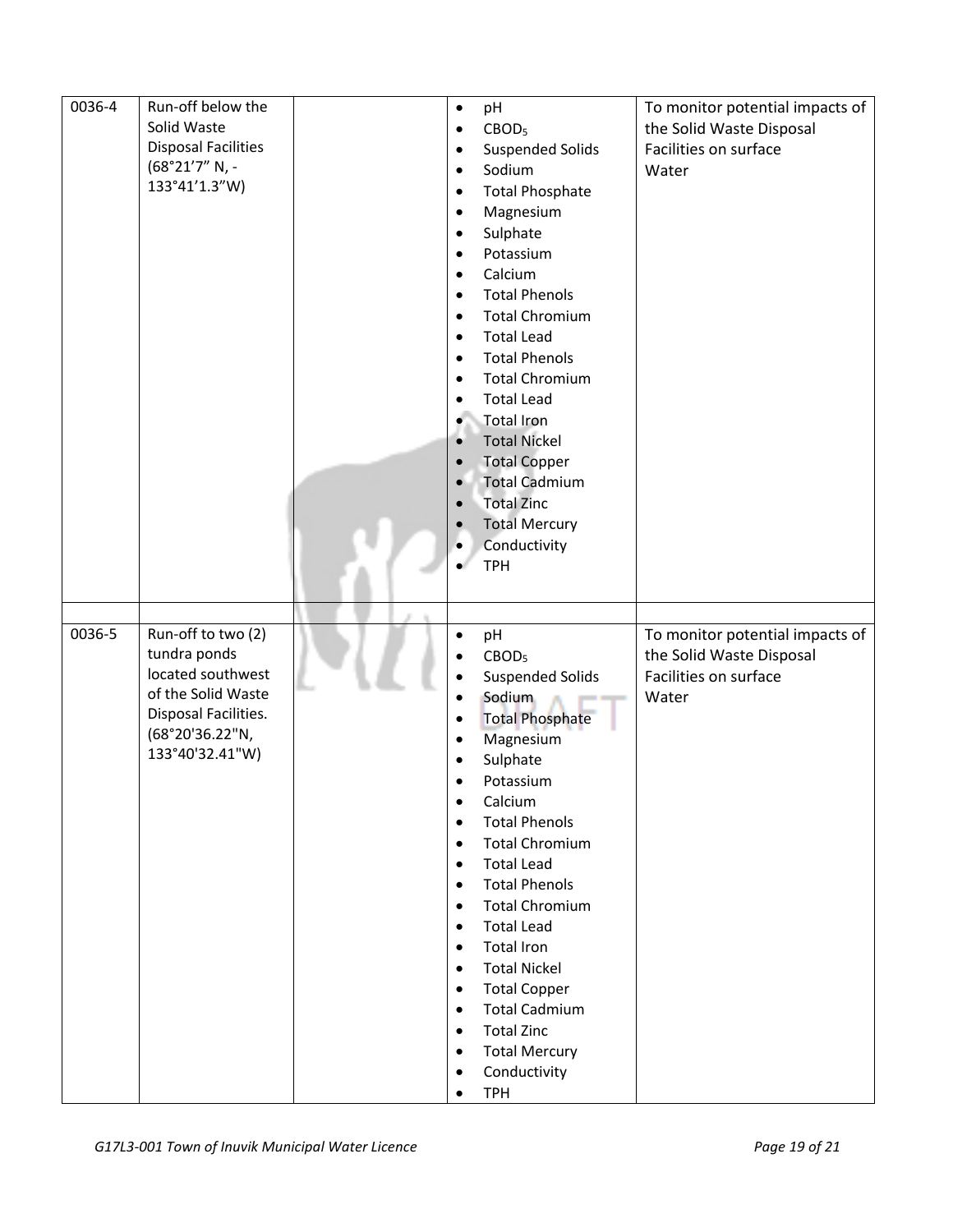| 0036-6 | "Gate Pond" near<br>the SW corner of<br>the Sewage Disposal<br>Facilities<br>(68°21'51.45"N,<br>133°45'1.00"W)        | pH<br>$\bullet$<br>CBOD <sub>5</sub><br>$\bullet$<br><b>Suspended Solids</b><br>$\bullet$<br>Ammonia<br>$\bullet$<br><b>Faecal Coliforms</b><br>$\bullet$                                                                                                                                                                                                                                                                                                                                                                                                                                                                                                                               | To monitor potential impacts of<br>the Sewage Lagoon on surface<br>Water                      |
|--------|-----------------------------------------------------------------------------------------------------------------------|-----------------------------------------------------------------------------------------------------------------------------------------------------------------------------------------------------------------------------------------------------------------------------------------------------------------------------------------------------------------------------------------------------------------------------------------------------------------------------------------------------------------------------------------------------------------------------------------------------------------------------------------------------------------------------------------|-----------------------------------------------------------------------------------------------|
| 0036-7 | "Far Pond" near the<br>northwest corner of<br>the Sewage Disposal<br>Facilities<br>(68°22'15.73"N,<br>133°45'41.60"W) | pH<br>$\bullet$<br>CBOD <sub>5</sub><br>$\bullet$<br><b>Suspended Solids</b><br>$\bullet$<br>Ammonia<br>$\bullet$<br><b>Faecal Coliforms</b><br>$\bullet$                                                                                                                                                                                                                                                                                                                                                                                                                                                                                                                               | To monitor potential impacts of<br>the Sewage Lagoon on surface<br>Water                      |
| 0036-8 | Twin Lakes at Happy<br>Valley<br>(68°21'39.14"N,<br>133°44'28.10"W)                                                   | pH<br>$\bullet$<br>CBOD <sub>5</sub><br><b>Suspended Solids</b><br>$\bullet$<br>Ammonia<br><b>Faecal Coliforms</b>                                                                                                                                                                                                                                                                                                                                                                                                                                                                                                                                                                      | Control for Sewage Lagoon<br>Sampling                                                         |
| 0036-9 | <b>Boot Creek</b><br>upstream of Boot<br>Lake<br>(TBD)                                                                | pH<br>$\bullet$<br>CBOD5<br><b>Suspended Solids</b><br>$\bullet$<br>Sodium<br><b>Total Phosphate</b><br>Magnesium<br>Sulphate<br>Potassium<br>$\bullet$<br>Calcium<br>$\bullet$<br><b>Total Phenols</b><br>$\bullet$<br><b>Total Chromium</b><br>$\bullet$<br><b>Total Lead</b><br>$\bullet$<br><b>Total Phenols</b><br>$\bullet$<br><b>Total Chromium</b><br>$\bullet$<br><b>Total Lead</b><br>$\bullet$<br><b>Total Iron</b><br>$\bullet$<br><b>Total Nickel</b><br>$\bullet$<br><b>Total Copper</b><br>$\bullet$<br><b>Total Cadmium</b><br>$\bullet$<br><b>Total Zinc</b><br>$\bullet$<br><b>Total Mercury</b><br>$\bullet$<br>Conductivity<br>$\bullet$<br><b>TPH</b><br>$\bullet$ | To monitor potential impacts of<br>the Solid Waste Disposal<br>Facilities on surface<br>Water |